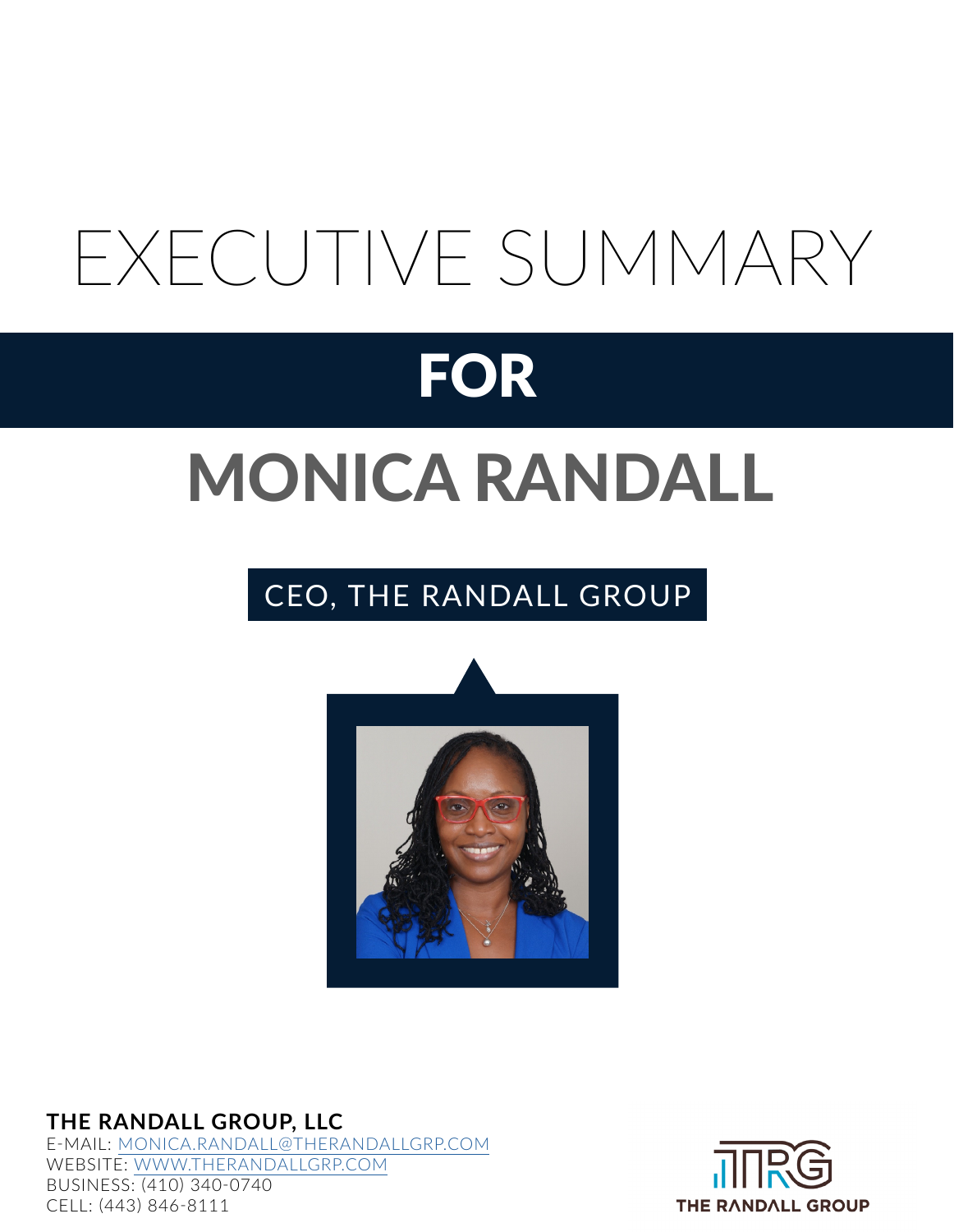

## **SUMMARY**

#### The Randall Group, LLC (07/2011- Present) Aberdeen, Maryland – United States

Owner Roles & Responsibilities: I am responsible for our company's growth, stability, direction, and oversee the daily operations of the business, which includes all aspects of business management, including policymaking, budgeting, hiring, supervising, customer service and marketing. My specific tasks include setting our short-term and long-term goals, developing and implementing advertising and marketing strategies to deliver our message to the appropriate target market. I build our clientele and business contacts through consistent networking and strategic business development by participating in agency, state, and organizational outreach events as well as one-on-one with existing and potential clients. My responsibilities also include hiring, training and managing Randall Group staff, setting our company budget including comparing actual income and expenditures including reviewing sales reports and adjusting sales activities and/or expenses to better meet our budget requirements. I also manage all invoicing, preparation of financial statements, and monitoring of company's overall cash flow.

Team Capabilities: The Randall Group's team of experts has over 30 years experience in the small business community and are committed to providing companies with top-notch business development, consulting, and marketing services. We possess the knowledge, ability, specialized skill-set, and connections with other business owners as well as large businesses that will help promote growth and continued stability for our clients. We provide our clients with a comprehensive set of professionally developed strategies and techniques that will clearly define what they want to accomplish and how they plan to meet and even exceed their organizational goals. We work directly with a firm's executives and staff to assist them in implementing and executing their defined strategic objectives while creating a strong brand and consistent marketing message. Our marketing services include relationship marketing, relationship management, business marketing, and how to obtain and effectively leverage state and federal certifications to obtain contracts. We assist companies in recognizing the long-term value of customer relationships and how to extend communication beyond intrusive advertising and sales promotional messages. The Randall Group will show a business how measuring and valuing customer relationships are critical to implementing effective marketing strategies. Please visit our website at [www.therandallgrp.com](http://www.therandallgrp.com) for more detail.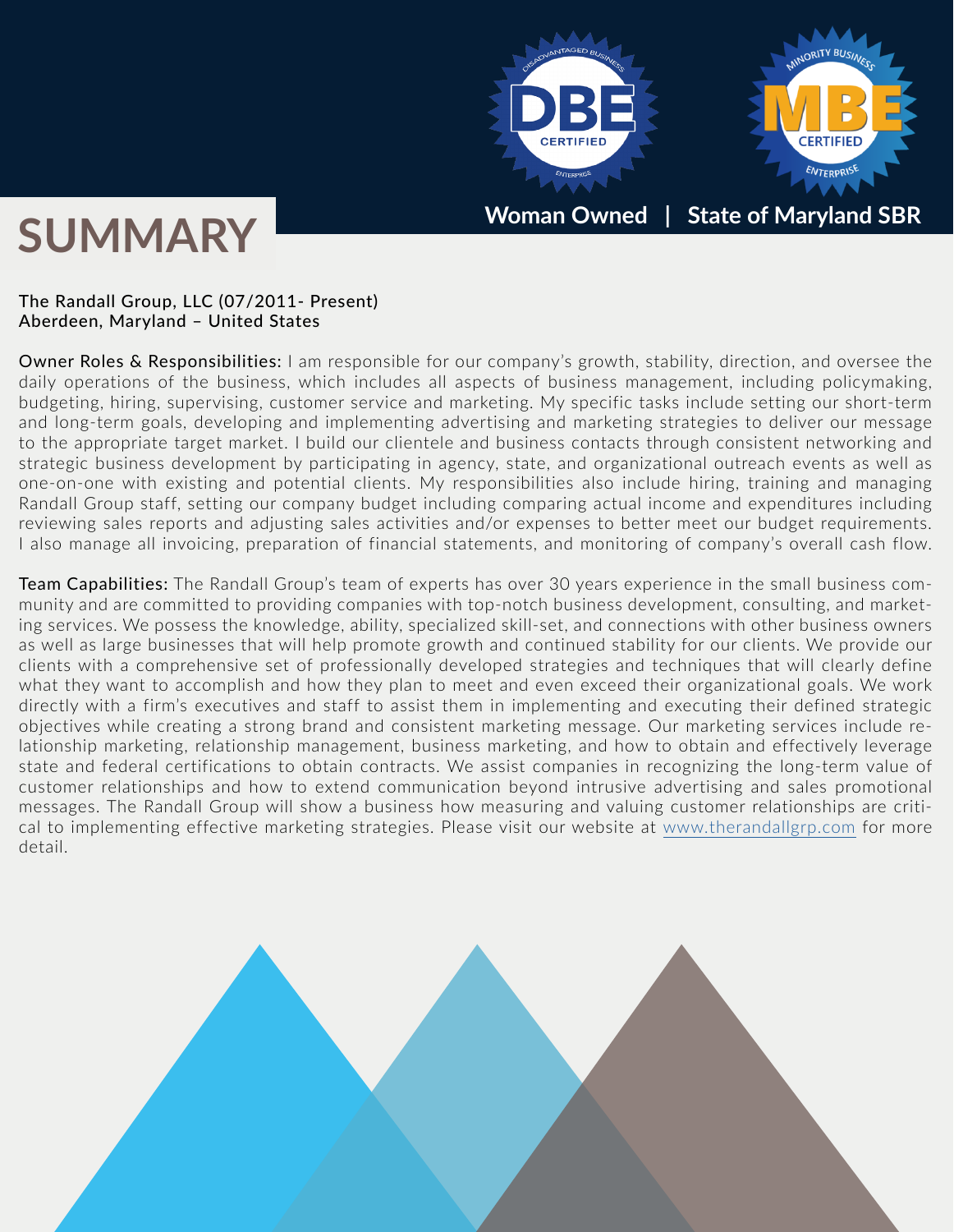|--|

#### 03/2020 – 03/2022 (MARYLAND - USA)

#### TITLE: PROCUREMENT SPECIALIST MARYLAND PROCUREMENT TECHNICAL ASSISTANCE CENTER (MDPTAC)

Advise and assist clients with the preparation and submission of bids and proposals. Advise and assist clients in the preparation and proper submission of applications, certifications, etc. required to conduct business with government entities. Advise and assist clients in the varied aspects of post award functions such as production, accounting system requirements, subcontracting, etc. Educate clients in federal, state, and local government contracting laws, policies and procedures.



#### 01/2017 – PRESENT (NEWARK, NJ - USA)

#### TITLE: INSTRUCTOR & DIGITAL MARKETING COORDINATOR NJ SBDC AT RUTGERS NEWARK *(RANDALL GROUP CONTRACT)*

Duties: To provide small business training and technical assistance to SBDC clients (startups/established/ mature) in the form of one on one business counseling/consulting/mentoring/coaching as various locations such as the small business client site or via Telephone/Email/Online or at the SBDC Center; Provide detailed initial and follow-on written session reports for each client that has received business one-on-one business counseling/consulting/mentoring/coaching; Facilitate 3 Winning Public/Private Contracts Workshops and 4 Winning Public/Private Contracts webinars; To develop training material for the subject area as needed then provide business training and post training technical assistance related to the curriculum learning objectives and need assessments determined during the training session. The 7hr Workshops will be held at the SBDC Center in NJ or virtually. Counseling will be held at Small Business Client Site; Telephone/Email/Online (Skype/ Facetime/Hangout, etc) or at the SBDC Center located in NJ needed/arranged by the small business client.

|--|

#### 06/2014 – Present (Silver Spring, MD - USA)

#### TITLE: CONTRACTS ADMINISTRATOR AUROTECH *(RANDALL GROUP CONTRACT)*

The Randall Group provided the following services:

- Contracts Review (various: including formal, short form, and annual contracts)—drafting, evaluation, negotiation and execution including
- Non Disclosure Agreements, Sales / Purchasing Agreements, Sub-contracts, Consulting Agreements, Licensing Agreements, Master Agreements, review of customer proposed terms and conditions
- Distribution Agreements (resellers, agents, joint marketing etc.)
- Commercial and Public (Federal, State and Local Municipalities) Contracting Serve as the point of contact for customers on contractual matters. Act as contractual "middleman" between company employees and customers, ensuring timely review and approval / reconciliation of variations.
- Maintain contractual records and documentation such as receipt and control of all contract correspondence, customer contact information sheets, contractual changes, status reports and other documents for all projects.
- As needed, provide guidance on contract matters to project managers or other operational staff, including training to new project managers and other employees in contracting practices and procedures.
- Develop and implement procedures for contract management and administration in compliance with company policy. As appropriate, contribute to or influence company policies.
- Monitor compliance by company employees with established procedures. Identify areas of recurrent pressure.
- Work with Risk Management Department/Finance to coordinate contractual insurance requirements.
- Monitor competitive terms. Monitor customer satisfaction with our terms and conditions and contracting practices. Recommend changes.
- Ensure that signed contracts are communicated to all relevant parties to provide contract visibility and awareness, interpretation to support implementation.
- Handle on-going issue and change management
- Monitor transaction compliance (milestones, deliverables, invoicing etc.)
- Oversee Service Level Agreement Compliance and ensure contract close-out, extension or renewal.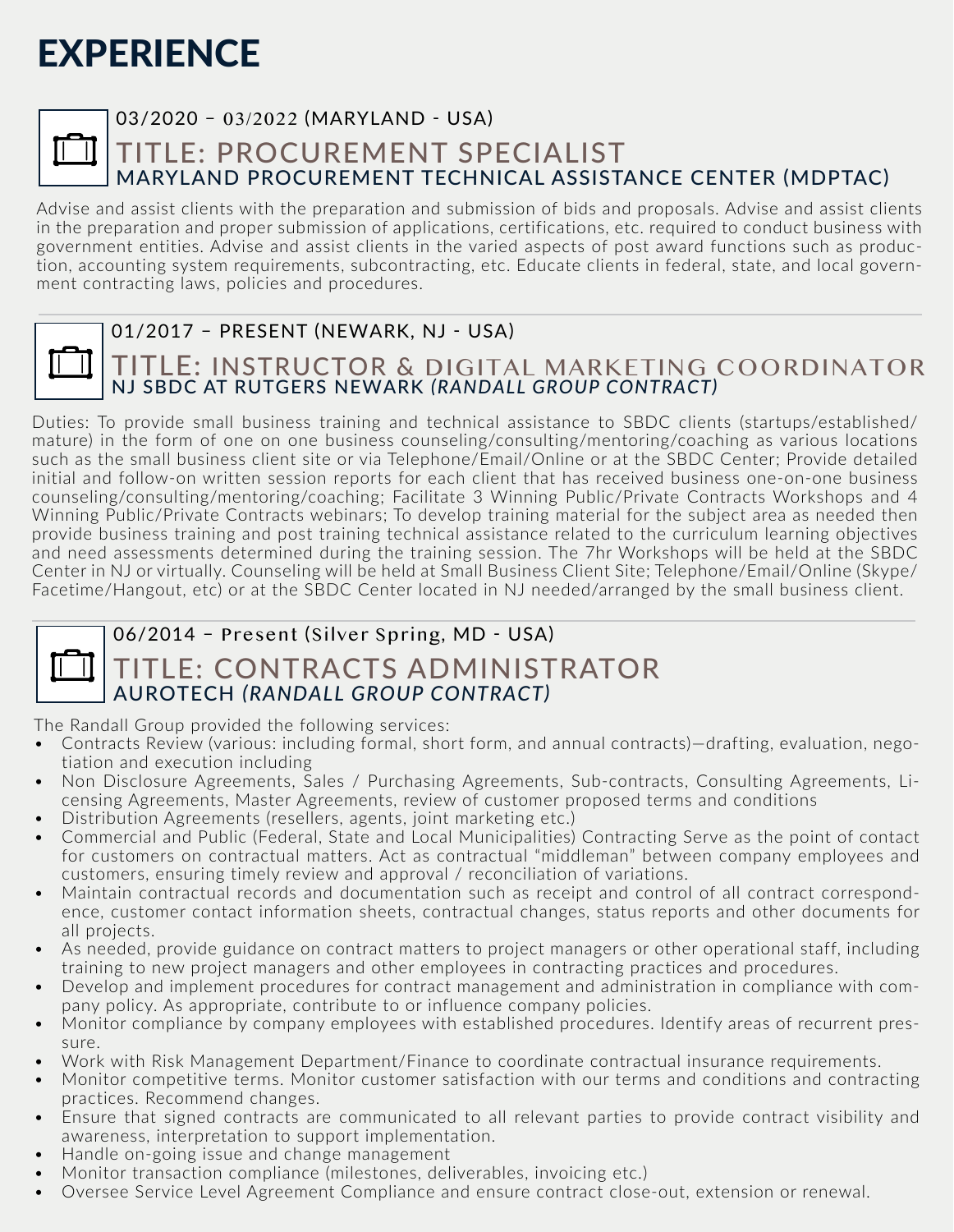|--|

#### 02/2013 – 03/2013 (UPPER MARLBORO, MD - USA)

#### TITLE: CONTRACT AUDITOR RPS GLOBAL SERVICES *(RANDALL GROUP CONTRACT)*

Performed a verification & validation in support of and in coordination with the Office of Management and Budget (OMB) Memorandum Improving Federal Procurement Quality Guidance for Annual Verification and Validation, dated May 31, 2011. Reviewed contract files to validate coding in FPDS to ensure data accuracy. The data elements selected to be review totaled 25, the sample number of contracts totaled 378 from various agencies throughout Health and Human Services. A final report was presented to agency leadership and a Standard Operating Procedure (SOP) manual was developed as additional support in understanding coding utilized.



#### 01/2013 – 12/2016 (ARNOLD, MD - USA)

### TITLE: PART-TIME ADJUNCT FACULTY ANNE ARUNDEL COMMUNITY COLLEGE (AACC)

Duties: Adjunct Professor for Marketing and eMarketing courses, which focused on principles governing the distribution of goods and services at various levels, including electronic marketing and its role in organizations. Course #1, Principles to Management course, which assisted students in identifying the role of management at all levels within an organization and

describe the management process whereby the students could recognize the interdependency of planning, organizing, leading, and controlling within this process.

Course #2 – Introduction to Marketing course stressed the management viewpoint and emphasized decisionmaking regarding product, price, promotion and place. Course #3 - eMarketing course provided business and entrepreneurial studies students with nontraditional marketing knowledge that will enhance their ability to communicate and function well in today's organizations. Course #3 - Advertising and Sales Promotion course, which focused on studying promotional activities relating to industry, including the writing of advertising copy, layout and design of newspaper and print advertising, the production of radio and television commercials, media selection and the measurement of advertising effectiveness. And Course #4 - Introduction to Entrepreneurship course, which outlined entrepreneurship that provided the students with the skills to start their own venture, work with others to identify business opportunities, join entrepreneurial ventures or work for an established organization.



#### 12/2012 – PRESENT (BALTIMORE, MD - USA)

#### TITLE: WORKSHOP INSTRUCTOR MD SMALL BUSINESS DEVELOPMENT CENTER (SBDC)(Randall Group Contract

Duties: Conduct federal certification workshops on a monthly basis throughout SBTDC's Maryland Central Region territory. Workshops include 8(a), Veteran-Owned & Service Disabled Veteran Owned, Hubzone, Woman-Owned Small Business, Surety Bonds, Introduction to Entrepreneurship & Writing a Business Plan as well as marketing workshops on how to leverage a company's federal certification for the purpose obtaining federal government contracts.

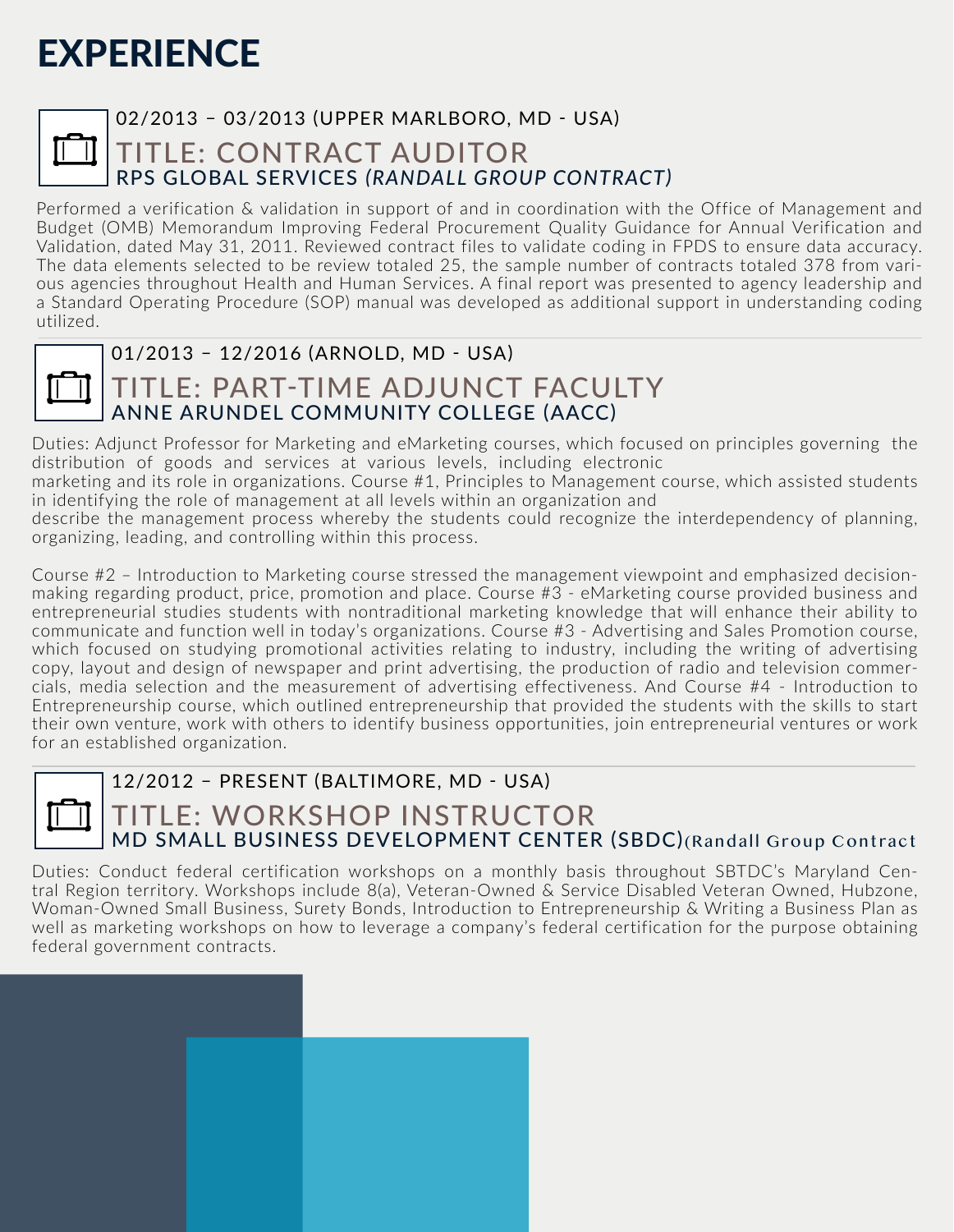|--|

#### 06/2012 – 12/2012 (BALTIMORE, MD - USA)

#### TITLE: MARKETING/TRAINING COORDINATOR MD SMALL BUSINESS TECHNOLOGY DEVELOPMENT CENTER (SBTDC)

Duties: Former Training Coordinator for the Small Business Technology Development Center (SBTDC) and was responsible for coordinating and marketing assigned projects of a service outreach program in training and professional development for the small business community and works directly with business and industry leaders to design training and professional development programs to meet specific company needs in those assigned areas. Training is focused on small business owners and managers. This position also included the creation of SBTDC's Central Regions' online presence via social media venues such as LinkedIn, Twitter and Facebook. I monitored and managed their online presence on a daily basis and was responsible for interacting with the small business community via the social media environment.

I also conducted federal certification workshops on a monthly basis throughout SBTDC's Maryland Central Region territory. Workshops included 8(a), Veteran-Owned & Service Disabled Veteran Owned, Hubzone, Woman-Owned Small Business programs as well as marketing workshops on how to leverage a company's federal certification for the purpose of obtaining federal government contracts.

#### 08/1997 - 03/2001 (BALTIMORE, MD - USA) TITLE: BUSINESS OPPORTUNITY SPECIALIST U.S. SMALL BUSINESS ADMINISTRATION(SBA)

Duties: Served as a Business Opportunity Specialist in the 8(a) Contracting Program which provides assistance to socially and economically disadvantaged business owners and assists them in acquiring government contracts. I was responsible for carrying out the directives of the program through the evaluation, analysis, interpretation and implementation of our regulations, which included our FAR, Code of Federal Regulations (CFR), and Standard Operating Procedures (SOP). On a daily basis, I managed a portfolio of over 100 8(a) firms and my position required that I understand all SBA policies in reference to our contracting program and ensure that all firms abide by our laws, rules and regulations for continued eligibility. I worked very closely with Contracting Officer's, Contracting Specialists, Procurement Center Representatives (PCR), Office of Small and Disadvantaged Business Utilization (OSDBU), and various other individuals involved with the contracting process on a regular basis and provide expert analytical guidance on SBA as well as federal agency FAR and contracting policies, procedures, and regulations. Through my years with the SBA, I gained extensive knowledge and experience on how to effectively research laws and policies, interpret them accurately, and implement them appropriately.

As part of my responsibilities, I guided small business owners in a positive direction to achieve self- sustaining independence in today's competitive economy. I assessed the company's management capabilities as well as their financial and operating capacity, which allowed me to identify their strengths and weaknesses to determine if they have reasonable assurance of success and the ability to compete and effectively perform on federal government contracts. Provided firms with the necessary information on the procurement process and provided them with the point of contacts at federal agencies such as the Procurement Center Representatives (PCR's), Office of Small and Disadvantaged Business Utilization (OSDBU), and other small business specialists who assist small business owners in identifying contracting opportunities. I facilitated and attend meetings with various federal agencies in order to market my 8(a) firms and their capabilities for the purpose of identifying contract procurements. I conducted regular field visits with 8(a) firms as well as small business owners seeking to gain 8(a) certification status to discuss their day-to-day business operations in order to better identify potential problems and provide expert advice on effective problem solving methods. These findings are discussed, official recommendations are given both orally and in writing, and a plan of action is developed to strengthen the business.

I was also responsible for training all 8(a) firms within my portfolio as well as their marketing staff on effective federal government marketing techniques and strategies. The training also extended to and included marketing all SBA programs and services to the public, state and local agencies, federal agencies as well as private sector organizations throughout the State of Maryland. At the request of these agencies and organizations, I created and conducted training and policy implementation seminars in the areas of obtaining SBA guaranteed loan financing, applying to the 8(a), Hubzone, & Service Disabled Veteran programs, our Woman Owned Small Business Program (WOSB/EDWOSB), our Mentor Protégé and Joint Venture Program, and various other aspects of how to start and operate a successful small business.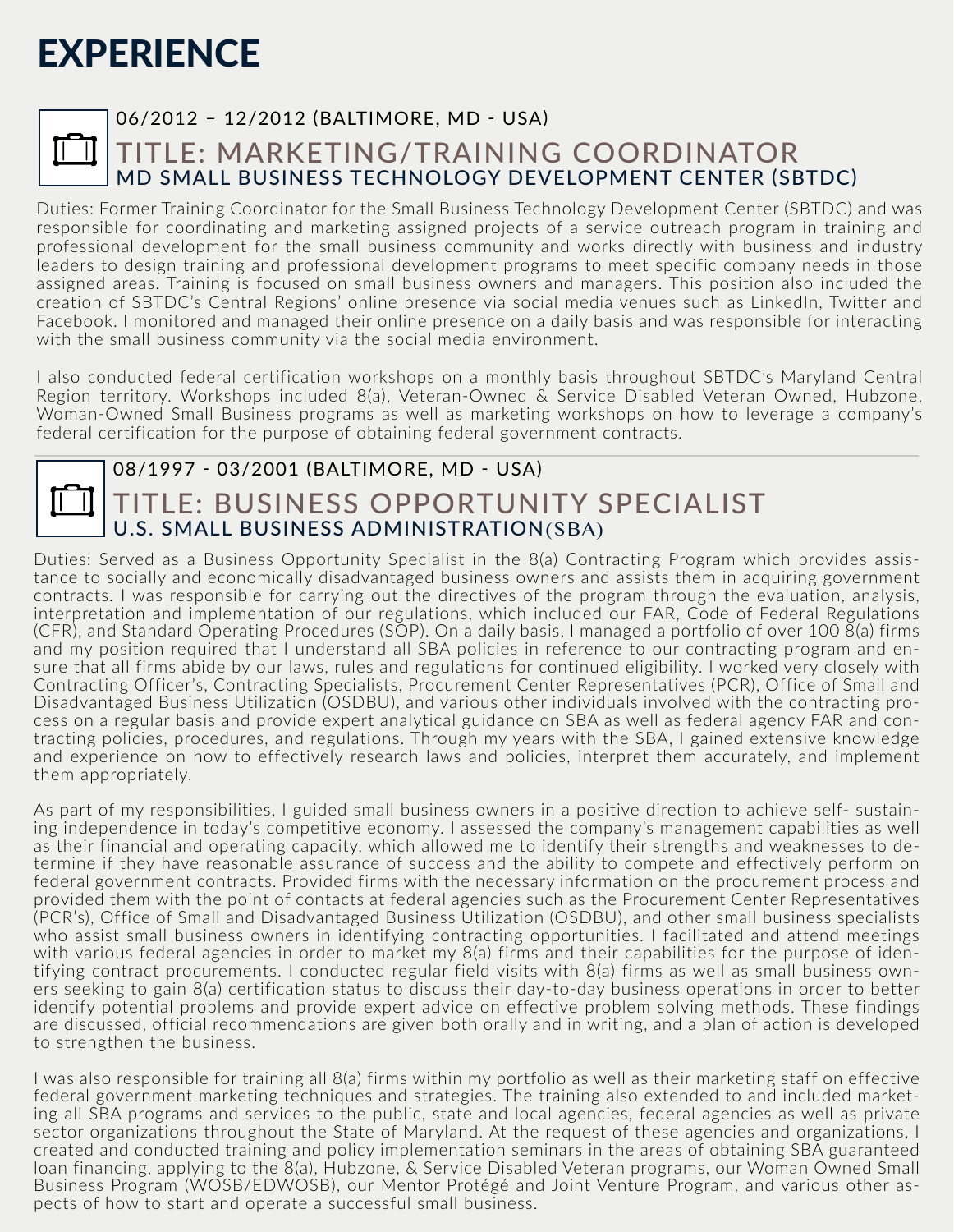#### 11/01/2007 - 05/01/2008 (WHEATON, MD - USA) TITLE: OFFICE MANAGER MACY'S

Duties: Directed the Store Management Office and Human Resources administration functions. Handled all customer correspondence and resolved customer complaints. Coordinated the distribution of all incoming communications including phone, fax, mail, network printer, Intranet, and email. Completed and distributed the weekly Store News as well as various other divisional produced employee communications which was disseminated both orally and writing to departmental managers and sales associates. Facilitated all invoice payments, vouchers, and other financial operational functions on behalf of the store. Acted as first point of contact to all customers who visited the Store Managers office for assistance and provided excellent customer service. I also acted as liaison between store manager and Macy's employees with the responsibility to resolve all issues and concerns with little to no involvement by the store manager. Tracked customer service shopping scores, departmental performance, and daily overall store sales on a daily basis. Information was evaluated, analyzed, and reported to store manager both orally and in writing with final dissemination to departmental sales managers. After store manager's evaluation, I was responsible for implementing her recommendations and ensuring that all departmental managers and their sales associates abided by them immediately. Also facilitated and managed all walk-in applicant traffic and appointment flow as well as conducted interviews for hiring new sales associates. Maintained all paperwork and systems input functions with a final report submitted to store manager for review and comment.



#### 08/01/2005 - 04/01/2007 (LIVINGSTON, NJ - USA)

### TITLE: REGIONAL MARKETING SPECIALIST CIT, SMALL BUSINESS LENDING

Duties: Primary operational marketing contact for new and existing Eastern Regional Account Mangers (RAMs). Assisted the Regional Sales Managers (RSMs) and RAMs with developing a strategic marketing plan to include recommendations on specific trade show opportunities, small business loan direct training and support, collateral material coordination/editing/management of approval process through the Director of Marketing. Provided one-on-one training with existing RAMs as well as those newly hired. Was responsible for Small Business Loan (SBL) Direct, which is a direct marketing database administration program.

Acted as the liaison between the RAMs and the Marketing Department by providing dual support and assistance to both entities. Edited marketing collateral material and sought the approval of the SBL Marketing Director to obtain the essential software training to provide timely and quality edits to standardized company marketing collateral as well as managed the process. I developed a collegial and refined communication and support process with the Western Regional marketing specialist and other marketing colleagues. Provided backup support to the National Marketing Trade Show Coordinator by assisting the SBL Marketing Director and other marketing colleagues with process innovations and ongoing backup support as mutually agreed. Acted as the liaison between the RSMs, RAMs, and the Marketing Department on public relation requests by managing the communication. Also provided marketing intelligence regarding the small business loan industry, marketing opportunities, and the competition. I functioned as the liaison on various special events and associated give-away requests and managed updates to the CIT corporate intranet.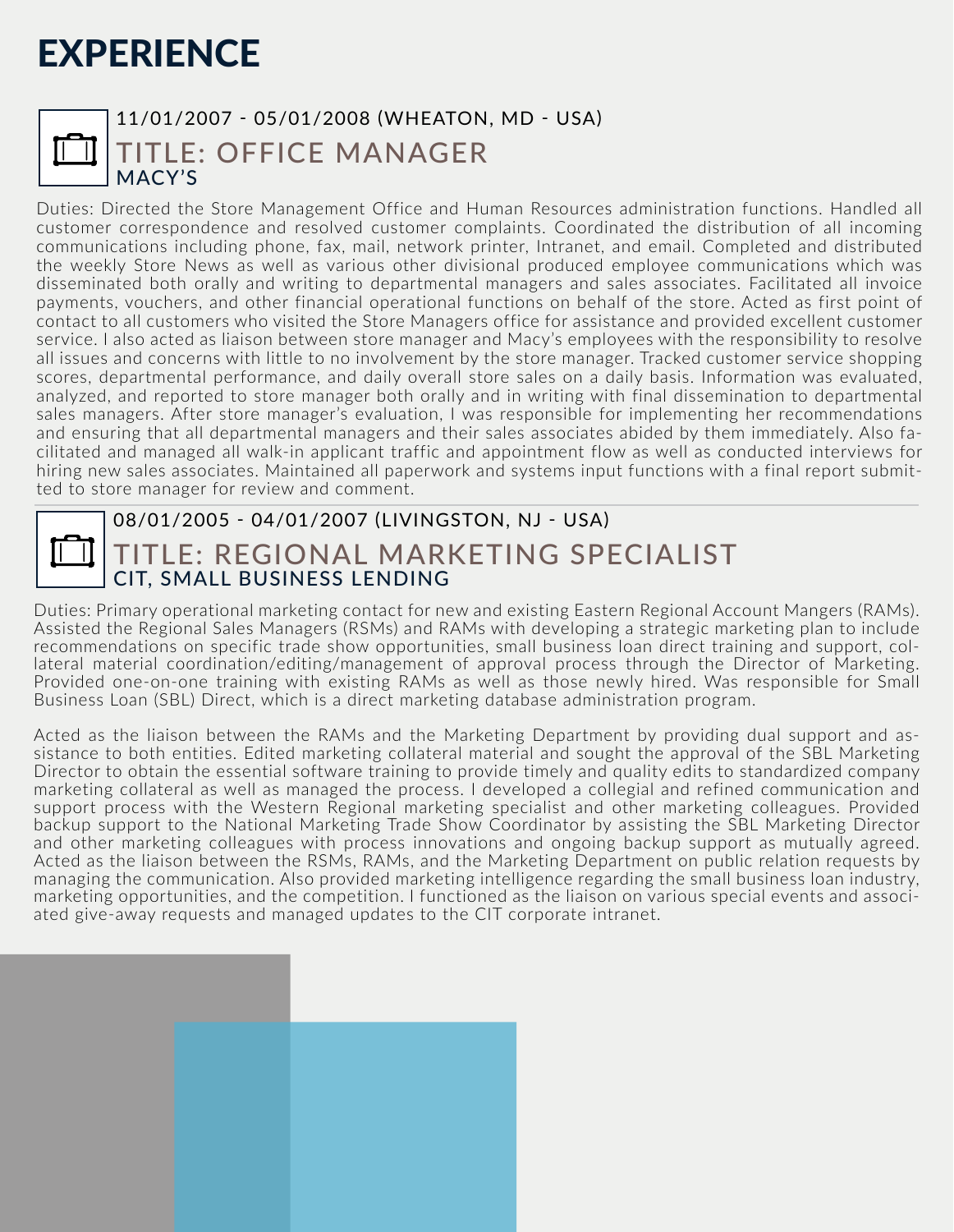|--|

#### 03/01/2001 - 08/01/2005 (BALTIMORE, MD - USA) TITLE: PROCESSING LOAN OFFICER U.S. SMALL BUSINESS ADMINISTRATION(SBA)

Duties: Responsible for analyzing loan applications, related financial documents, and analysis of the applicant's credit in order to determine small business loan eligibility. These responsibilities were carried out through my expert evaluation, analysis, interpretation, and implementation of SBA's Standard Operating Procedures (SOP), Code of Federal Regulations (CFR), and FAR policies governing the loan guaranteed program. I evaluated new loan applications to ensure proper completion and submission of required financial information to facilitate financial credit analysis, which included reviewing and analyzing financial accounting data, legal documents, contracts, proposals, and other financial documents. Advised lending institutions of expenditures, current and future debt obligations, completed debt coverage calculations, ratio tests and justifications, analyzed monthly operating statements, and annual audits of loan recipients. Responsible or closely monitoring loan portfolios to ensure compliance with covenants and requirements of loan closing documents in servicing the loan. Prepared loan documents, reports and correspondence as well as developed and monitored financial/economic market information databases concerning financial assistance programs, if necessary. These documents were reviewed by the Supervisor, Loan Officer, Deputy District Director(DDD), and District Counsel for final approval. I coordinated and regularly communicated both orally and in writing with bank financial advisors, board counsels, underwriters, insurers, rating agencies, and trustee banks on their loan application submission as well as financial strategies concerning current and future SBA financial assistance programs.

Provided input into the policy and procedure development process for loan programs and prepared reports and correspondence outlining such to by supervisor and District Counsel. Examined governmental accounting policies and strategies regarding financial statements and other accounting documents which included credit analysis and statistical analysis as well as modern business operations. Reviewed and analyzed financial information and documents to effectively communicate, organize, and present facts and opinions on behalf of the small business applicants to my supervisor, banking officials, closing attorneys, and other business associates involved in the loan approval process. Also served as a resource and expert consultant to small business owners who were looking to start a small business or expand an existing one. Developed and facilitated group and one-on-one training on SBA's loan programs for lending institutions loan personnel, potential applicants, and various interested parties which included step by step guidance on application process and rules and regulations procedures required by SBA. When necessary, this training also covered proper loan packaging which included creating a business plan, generating company projections and financial statements, and general analysis of the funding needs of a business as well as the application submittal process.

On a regular basis, I developed special reports, analyzed and created spreadsheets and assisted in the development of district level loan policies and procedures by conducting research and serving on internal departmental committees in order to continue to effectively promote applicant and bank relations. I successfully passed the Basic Commercial Credit Analysis Course and the Advanced Commercial Credit Analysis courses.

|--|

#### 09/01/1989 - 08/01/1997 (BALTIMORE, MD - USA) TITLE: LEGAL ASSISTANT/SERVICING ASSISTANT U.S. SMALL BUSINESS ADMINISTRATION(SBA)

Duties: Worked as a legal assistant reviewing loan authorizations, drafting letters to lenders and communicating orally and in writing with borrowers, their counsel, title company representatives, and other lenders regarding loan document requirements. Also conducted initial review for ordering checks as well as field visits to business sites. My position also required that I maintain a database of new loans and loan disbursements, and reconcile information on the database with quarterly reports and loan files. All FOIA request received by our office were given to me for review and response on behalf of our District Counsel.